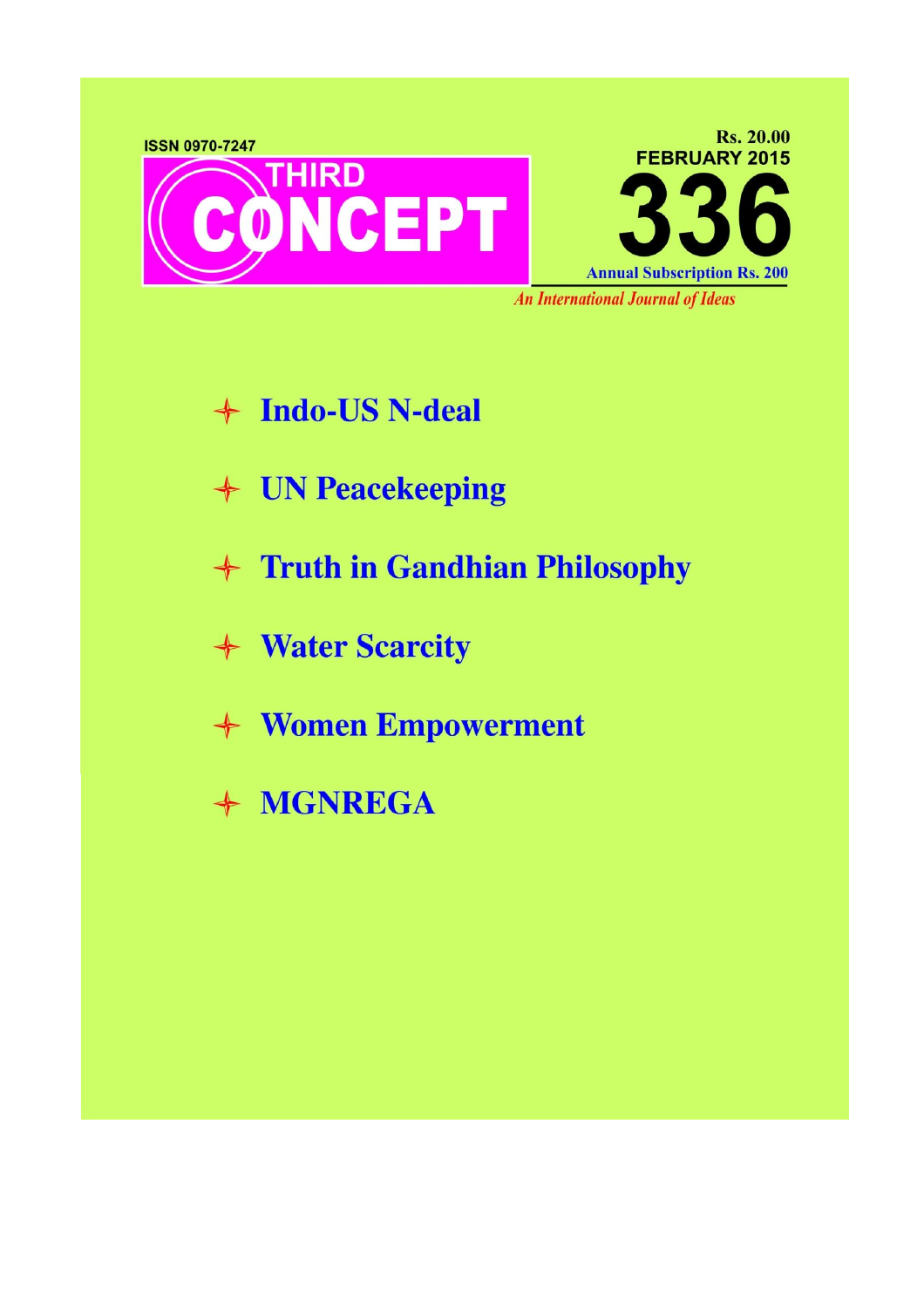

## **An International Journal** of Ideas

Vol. 28 No. 336 FEBRUARY 2015 Rs. 20. 00

Third Concept aims at providing a platform where a meaningful exchange of ideas can take place among the people of the Third World. The attempt will be to communicate, debate and disseminate information, ideas and alternatives for the resolution of the common problems facing humankind. We welcome contributions from academics, journalists and even from those who may never have published anything before. The only requirement is a concern for and desire to understand and take the issue of our time. Contributions may be descriptive, analytical or theoretical. They may be in the form of original articles, reactions to previous contributions, or even a comment on a prevailing situation. All contributions, neatly typed in double space, may be addressed to:

> **Third Concept** LB - 39, Prakash Deep Building, 7, Tolstoy Marg, New Delhi-110 001. Phones: 23711092, 23712249 Fax No: 23711092. E-mail: third.concept@rediffmail.com Website: www.thirdconceptjournal.co.in

While the Editor accepts responsibility for the selection of materials to be published, individual authors are responsible for the facts, figures, and views in their articles. However, the Editor reserves the right to edit the articles for reasons of space and clarity.

| Editor                    | <b>Consulting Editor</b> |
|---------------------------|--------------------------|
| <b>Babuddin Khan</b>      | M. L. Sharma             |
| Managing Editor           | Art Director             |
| R. Prudhvi Raju           | <b>Purba Roy</b>         |
| <b>Business Executive</b> | Chief of Production      |
| <b>R.S.Rawat</b>          | N. P. Agarwal            |

Designed by: Pt. Tejpal

## **INSIDE**

| Editorial                                                        |    |
|------------------------------------------------------------------|----|
| Common Man's Plight                                              | 5  |
| B.K.                                                             |    |
| Trends in Indo-US N-deal                                         | 7  |
| Dr. Dipen Saikia                                                 |    |
| Perspectives on UN Peacekeeping                                  | 11 |
| Dr. Nisha Sengar                                                 |    |
| Selling Hope                                                     | 16 |
| Paramjeet Singh                                                  |    |
| Water Scarcity and International Relation                        | 22 |
| Jayasmita Barik                                                  |    |
| MGNREGA in India: An Analysis                                    | 27 |
| Ashok G. Holkar                                                  |    |
| Development of Buddhist Culture<br>in Karnataka                  | 30 |
| Chandrashekhar and Dr.Sarvodaya S.S.                             |    |
| Truth in Gandhi's Philosophy                                     | 33 |
| Mrs. Junalee Gogoi                                               |    |
| Thorstein Veblen and the Theory of<br><b>Business Enterprise</b> | 38 |
| Eddie J. Girdner                                                 |    |
| Shaping Attitude for Achieving Higher Altitude 44                |    |
| Dr. Ritu                                                         |    |
| Women's Studies as an Academic Discipline                        | 51 |

## Deepan Das

Conceptualizing Women Empowerment 56

Suravi Gohain Duwarah